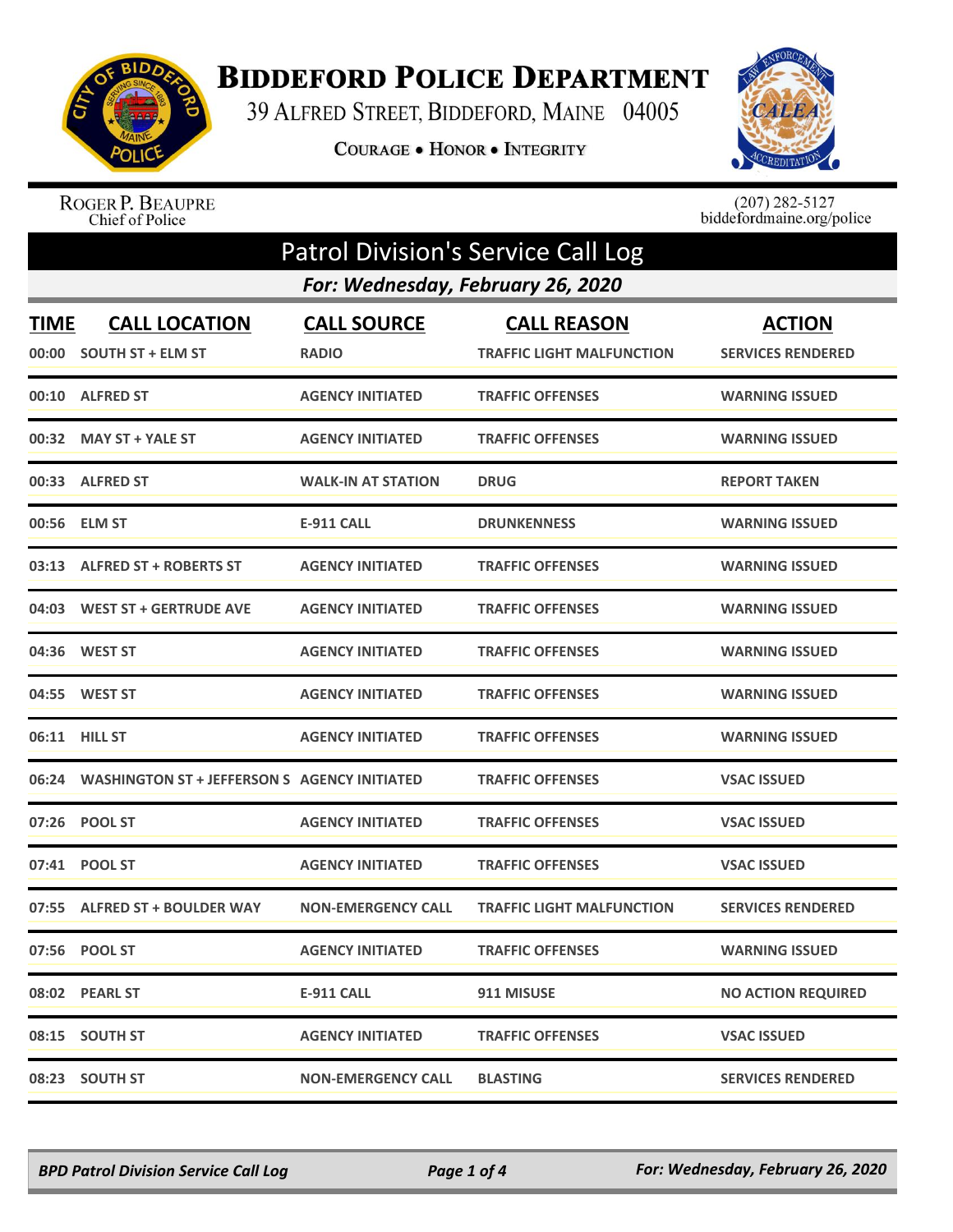| <b>TIME</b> | <b>CALL LOCATION</b>      | <b>CALL SOURCE</b>        | <b>CALL REASON</b>                        | <b>ACTION</b>                |
|-------------|---------------------------|---------------------------|-------------------------------------------|------------------------------|
|             | 08:38 MAIN ST             | <b>AGENCY INITIATED</b>   | <b>TRAFFIC OFFENSES</b>                   | <b>WARNING ISSUED</b>        |
|             | 08:46 GOOCH ST            | <b>AGENCY INITIATED</b>   | <b>TRAFFIC OFFENSES</b>                   | <b>WARNING ISSUED</b>        |
|             | 08:51 POOL ST             | <b>NON-EMERGENCY CALL</b> | ATTEMPTED/THREATENED SUICIDE REPORT TAKEN |                              |
|             | 08:54 ALFRED ST           | <b>AGENCY INITIATED</b>   | <b>ALL OTHER</b>                          | <b>SERVICES RENDERED</b>     |
|             | 08:58 ALFRED ST           | <b>AGENCY INITIATED</b>   | <b>TRAFFIC OFFENSES</b>                   | <b>VSAC ISSUED</b>           |
|             | 09:13 ALFRED ST           | <b>AGENCY INITIATED</b>   | <b>TRAFFIC OFFENSES</b>                   | <b>NO VIOLATION</b>          |
|             | 09:13 BOULDER WAY         | <b>NON-EMERGENCY CALL</b> | <b>ARTICLES LOST/FOUND</b>                | <b>REPORT TAKEN</b>          |
|             | 09:22 ALFRED ST           | <b>AGENCY INITIATED</b>   | <b>TRAFFIC OFFENSES</b>                   | <b>VSAC ISSUED</b>           |
|             | 09:35 RIVER RD            | <b>NON-EMERGENCY CALL</b> | <b>ANIMAL COMPLAINT</b>                   | <b>SERVICES RENDERED</b>     |
|             | 09:36 ELM ST              | <b>NON-EMERGENCY CALL</b> | <b>CRIMINAL MISCHIEF</b>                  | <b>REPORT TAKEN</b>          |
|             | 09:36 ALFRED ST           | <b>RADIO</b>              | <b>ROAD DEBRIS</b>                        | <b>SERVICES RENDERED</b>     |
| 09:44       | <b>ORCHARD ST</b>         | <b>NON-EMERGENCY CALL</b> | <b>UNLOCKED DOORS - WINDOWS</b>           | <b>BUILDING CHECK/SECURE</b> |
|             | 10:07 MAIN ST             | <b>NON-EMERGENCY CALL</b> | <b>CHILD ENDANGERMENT</b>                 | <b>REPORT TAKEN</b>          |
| 10:09       | <b>PIERSONS LN</b>        | <b>NON-EMERGENCY CALL</b> | <b>UNLOCKED DOORS - WINDOWS</b>           | <b>SERVICES RENDERED</b>     |
| 10:16       | <b>BOULDER WAY</b>        | <b>AGENCY INITIATED</b>   | <b>SUSPICION</b>                          | <b>REPORT TAKEN</b>          |
|             | 10:38 ALFRED ST           | <b>NON-EMERGENCY CALL</b> | <b>COURT ORDERED CHECK IN</b>             | <b>SERVICES RENDERED</b>     |
|             | 10:59 MARINER WAY         | <b>NON-EMERGENCY CALL</b> | <b>SUSPICION</b>                          | <b>SERVICES RENDERED</b>     |
|             | 11:08 WENTWORTH ST        | <b>AGENCY INITIATED</b>   | <b>ANIMAL COMPLAINT</b>                   | <b>NEGATIVE CONTACT</b>      |
|             | 11:34 ELM ST              | <b>AGENCY INITIATED</b>   | <b>ANIMAL COMPLAINT</b>                   | <b>SERVICES RENDERED</b>     |
|             | 11:35 CUTTS ST            | <b>NON-EMERGENCY CALL</b> | <b>HARASSMENT</b>                         | <b>REPORT TAKEN</b>          |
|             | 11:47 HILL ST + POOL ST   | <b>NON-EMERGENCY CALL</b> | <b>TRAFFIC LIGHT MALFUNCTION</b>          | <b>SERVICES RENDERED</b>     |
|             | 12:02 ALFRED ST           | <b>NON-EMERGENCY CALL</b> | <b>COURT ORDERED CHECK IN</b>             | <b>SERVICES RENDERED</b>     |
|             | 12:05 LANDRY ST + HILL ST | <b>AGENCY INITIATED</b>   | <b>TRAFFIC OFFENSES</b>                   | <b>VSAC ISSUED</b>           |
|             | 12:12 ADAMS ST            | <b>NON-EMERGENCY CALL</b> | <b>SUSPICION</b>                          | <b>SERVICES RENDERED</b>     |
|             | 12:13 MAPLEWOOD AVE       | <b>NON-EMERGENCY CALL</b> | <b>HARASSMENT</b>                         | <b>REPORT TAKEN</b>          |

*BPD Patrol Division Service Call Log Page 2 of 4 For: Wednesday, February 26, 2020*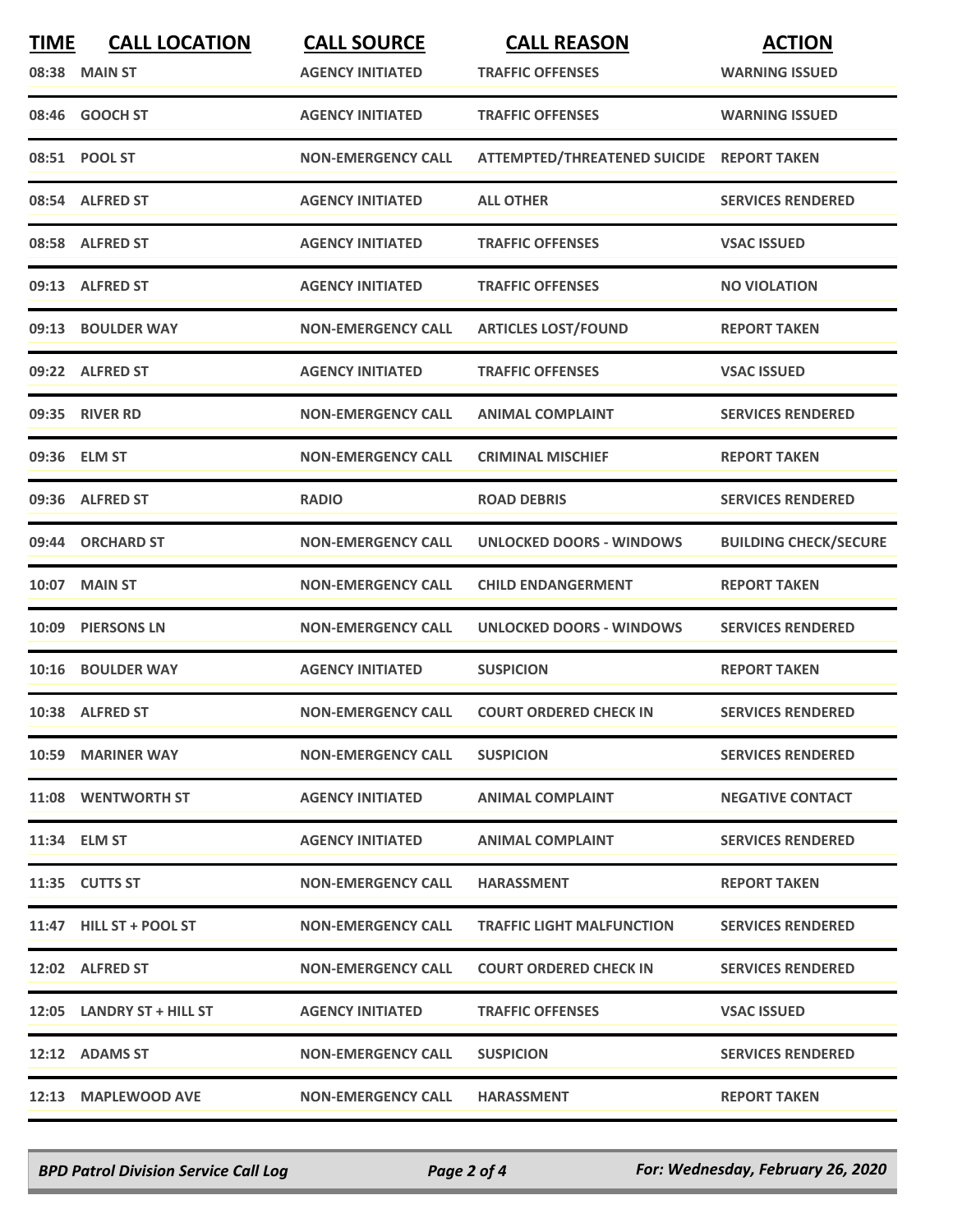| <b>TIME</b> | <b>CALL LOCATION</b><br>12:18 BRISTOL ST | <b>CALL SOURCE</b><br><b>WALK-IN AT STATION</b>                            | <b>CALL REASON</b><br><b>VIOL OF BAIL CONDITIONS</b>                                          | <b>ACTION</b><br><b>SERVICES RENDERED</b> |
|-------------|------------------------------------------|----------------------------------------------------------------------------|-----------------------------------------------------------------------------------------------|-------------------------------------------|
|             | 13:08 PARKVIEW CT                        | <b>E-911 CALL</b>                                                          | 911 MISUSE                                                                                    | <b>SERVICES RENDERED</b>                  |
|             | 13:15 IVY ST                             | <b>NON-EMERGENCY CALL</b>                                                  | <b>MOTOR VEHICLE THEFT</b>                                                                    | <b>NO ACTION REQUIRED</b>                 |
|             | 13:53 ALFRED ST                          | <b>NON-EMERGENCY CALL</b>                                                  | <b>COURT ORDERED CHECK IN</b>                                                                 | <b>SERVICES RENDERED</b>                  |
|             | 14:12 PLYMOUTH DR                        | <b>NON-EMERGENCY CALL</b>                                                  | <b>DISTURBANCE / NOISE</b>                                                                    | <b>WARNING ISSUED</b>                     |
|             | 14:59 BIRCH ST                           | <b>E-911 CALL</b>                                                          | <b>DISTURBANCE / NOISE</b>                                                                    | <b>WARNING ISSUED</b>                     |
|             | 15:06 ALFRED ST                          | <b>WALK-IN AT STATION</b>                                                  | <b>PAPERWORK</b>                                                                              | <b>NEGATIVE CONTACT</b>                   |
|             | 15:25 BACON ST                           | <b>E-911 CALL</b>                                                          | 911 MISUSE                                                                                    | <b>NEGATIVE CONTACT</b>                   |
|             | 15:35 MARINER WAY                        | <b>NON-EMERGENCY CALL</b>                                                  | <b>CHECK WELFARE</b>                                                                          | <b>GONE ON ARRIVAL</b>                    |
|             | 15:43 WEST ST + HILL ST                  | <b>AGENCY INITIATED</b>                                                    | <b>TRAFFIC OFFENSES</b>                                                                       | <b>WARNING ISSUED</b>                     |
|             | <b>16:21 MEDICAL CENTER DR</b>           | <b>NON-EMERGENCY CALL</b>                                                  | <b>ALL OTHER</b>                                                                              | <b>REPORT TAKEN</b>                       |
|             | 16:33 ALFRED ST                          | <b>NON-EMERGENCY CALL</b>                                                  | <b>TRAINING DISPATCH</b>                                                                      | <b>NO ACTION REQUIRED</b>                 |
|             | 16:44 ELM ST + GOOCH ST                  | <b>AGENCY INITIATED</b>                                                    | <b>TRAFFIC OFFENSES</b>                                                                       | <b>WARNING ISSUED</b>                     |
|             | 16:54 BACON ST + FOSS ST                 | <b>AGENCY INITIATED</b>                                                    | <b>TRAFFIC OFFENSES</b>                                                                       | <b>WARNING ISSUED</b>                     |
|             | 17:49 PIKE ST                            | <b>NON-EMERGENCY CALL</b>                                                  | <b>DRUNKENNESS</b>                                                                            | <b>TRANSPORT TO HOSPITAL</b>              |
|             | 17:57 PROSPECT ST                        | <b>NON-EMERGENCY CALL</b>                                                  | <b>HARASSMENT</b>                                                                             | <b>SERVICES RENDERED</b>                  |
|             | 18:03 PARKVIEW CT                        | <b>AGENCY INITIATED</b>                                                    | <b>PAPERWORK</b>                                                                              | <b>PAPERWORK SERVED</b>                   |
|             | 18:17 ELM ST + LAMOTHE AVE               | <b>AGENCY INITIATED</b><br>CHARGE: ILLEGALLY TRANSPORTING DRUGS BY A MINOR | <b>TRAFFIC OFFENSES</b><br>OFFENDER: BENNIE L MONTGOMERY  AGE: 20  RESIDENT OF: BIDDEFORD, ME | <b>CITATION ISSUED</b>                    |
|             | 18:37 MAIN ST                            | <b>NON-EMERGENCY CALL</b>                                                  | <b>JUVENILE OFFENSES</b>                                                                      | <b>NO ACTION REQUIRED</b>                 |
|             | 19:06 POMERLEAU ST                       | <b>E-911 CALL</b>                                                          | <b>JUVENILE OFFENSES</b>                                                                      | <b>TRANSPORT TO CRISIS</b>                |
|             | 19:11 LAVOIE AVE                         | <b>E-911 CALL</b>                                                          | <b>DISTURBANCE / NOISE</b>                                                                    | <b>SERVICES RENDERED</b>                  |
|             | 20:05 ALFRED ST                          | <b>AGENCY INITIATED</b>                                                    | <b>TRAFFIC OFFENSES</b>                                                                       | <b>WARNING ISSUED</b>                     |
|             | 20:15 EMERY ST                           | <b>NON-EMERGENCY CALL</b>                                                  | <b>JUVENILE OFFENSES</b>                                                                      | <b>REPORT TAKEN</b>                       |
|             | 20:24 MAIN ST                            | <b>NON-EMERGENCY CALL</b>                                                  | <b>SUSPICION</b>                                                                              | <b>SERVICES RENDERED</b>                  |
|             |                                          |                                                                            |                                                                                               |                                           |

*BPD Patrol Division Service Call Log Page 3 of 4 For: Wednesday, February 26, 2020*